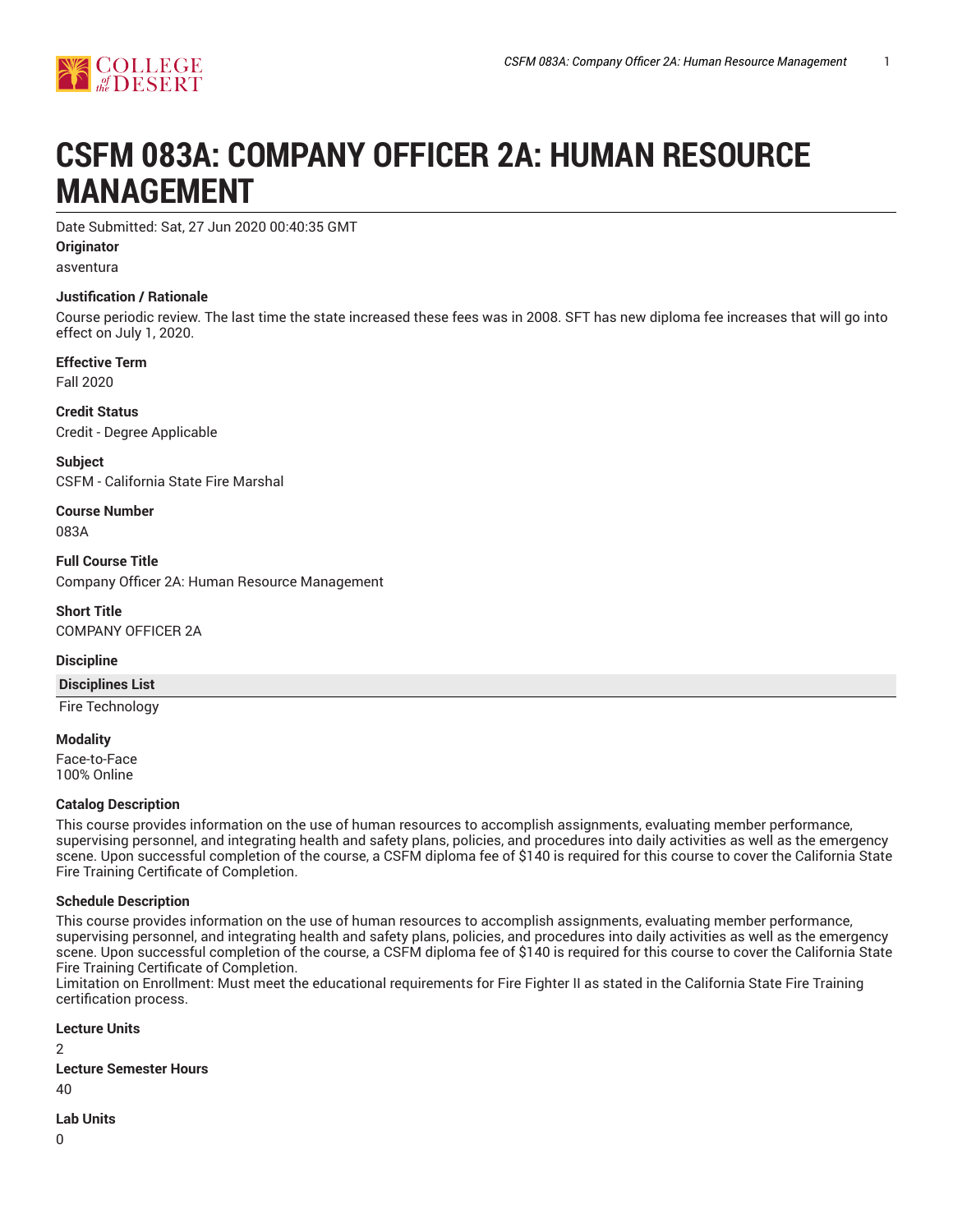

**In-class Hours** 40

**Out-of-class Hours** 80

#### **Total Course Units**

2 **Total Semester Hours** 120

**Override Description** per State Fire Marshal curriculum

#### **Limitation on Enrollment**

Must meet the educational requirements for Fire Fighter II as stated in the California State Fire Training certification process.

# **Required Text and Other Instructional Materials**

**Resource Type**

Book

#### **Author**

Jones and Bartlett

**Title**

Fire Officer: Principles and Practice

#### **Edition**

Third

**Publisher** Jones and Bartlett

# **Year**

2015

**College Level**

Yes

**Flesch-Kincaid Level** 12

**ISBN #** 9781284068368

#### **Resource Type** Web/Other

#### **Description**

Pocket Guide to the Firefighters Procedural Bill of Rights Act, second edition, California Public Employee Relations, 2012

#### **Class Size Maximum**

30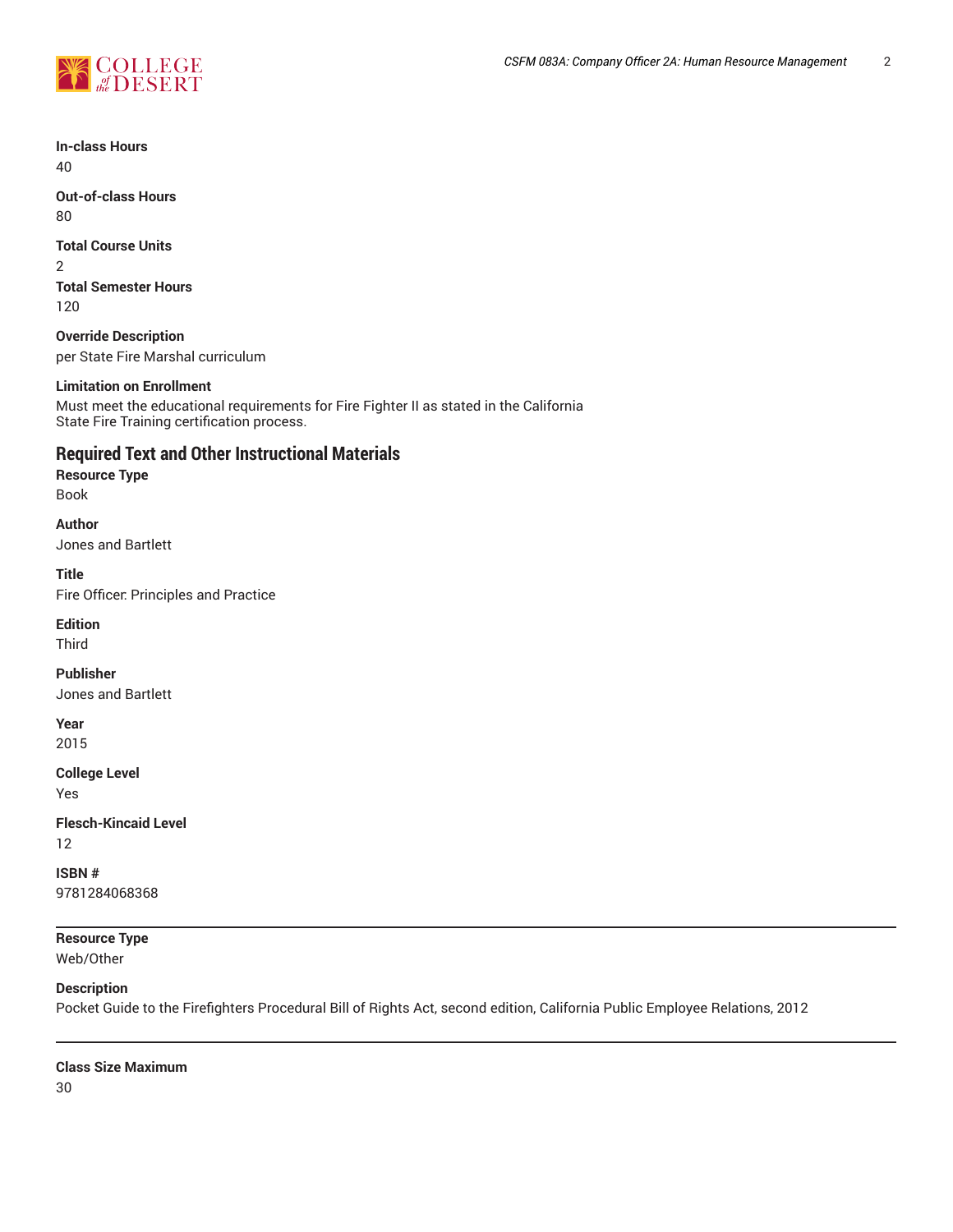

#### **Course Content**

- 1. Human Resources
	- a. Polices
	- b. Procedures
- 2. Professional Development Plan
	- a. Job Shadowing
	- b. Mentoring
	- c. Continuing Education
- 3. Verbal and Written Communications
	- a. Communication Model
	- b. Clear Text
	- c. Body Language
	- d. Voice Tone
- 4. Communication during Emergencies
	- a. Clear Text
	- b. Common Terminology
- 5. Stressful Situations
- a. Issuing guided directions
	- b. Setting priorities
- 6. Priciples of Supervision
	- a. Human Resource Management (HRM)
	- b. Management Studies
- 7. Evaluation Program
	- a. Reasons for Evaluating
	- b. Types of Apprasials
	- c. Apprasial Interviews
- 8. Member-Related Problems
- a. Substance Abuse
	- b. Stress
- 9. Organizational Behavior a. Culture
	- b. Acceptance and Tolerance
- 10. Group Dynamics
	- a. Leadership Styles
	- b. Power in Leadership
- 11. Firefighter Bill of Rights
	- a. Disciplinary Process
		- b. Interrogration Process and Notification
- 12. Safety and wellness initiatives
	- a. Firefighter Fitness
		- b. Health and Lifestyle
		- c. Infection Control
- 13. Accident Review
	- a. Agency policies
		- b. Death and Injury Statistics
- 14. Unsafe Acts
	- a. Health Exposures
	- b. Occupational Illiness
- 15. Interpreting Accidents
	- a. Reviewing Reports
		- b. Life Safety Initiatives

#### **Course Objectives**

|             | <b>Objectives</b>                                                |
|-------------|------------------------------------------------------------------|
| Objective 1 | Identify human resource policies and procedures.                 |
| Objective 2 | Describe the application of administrative procedures.           |
| Objective 3 | Identify the steps for creating a professional development plan. |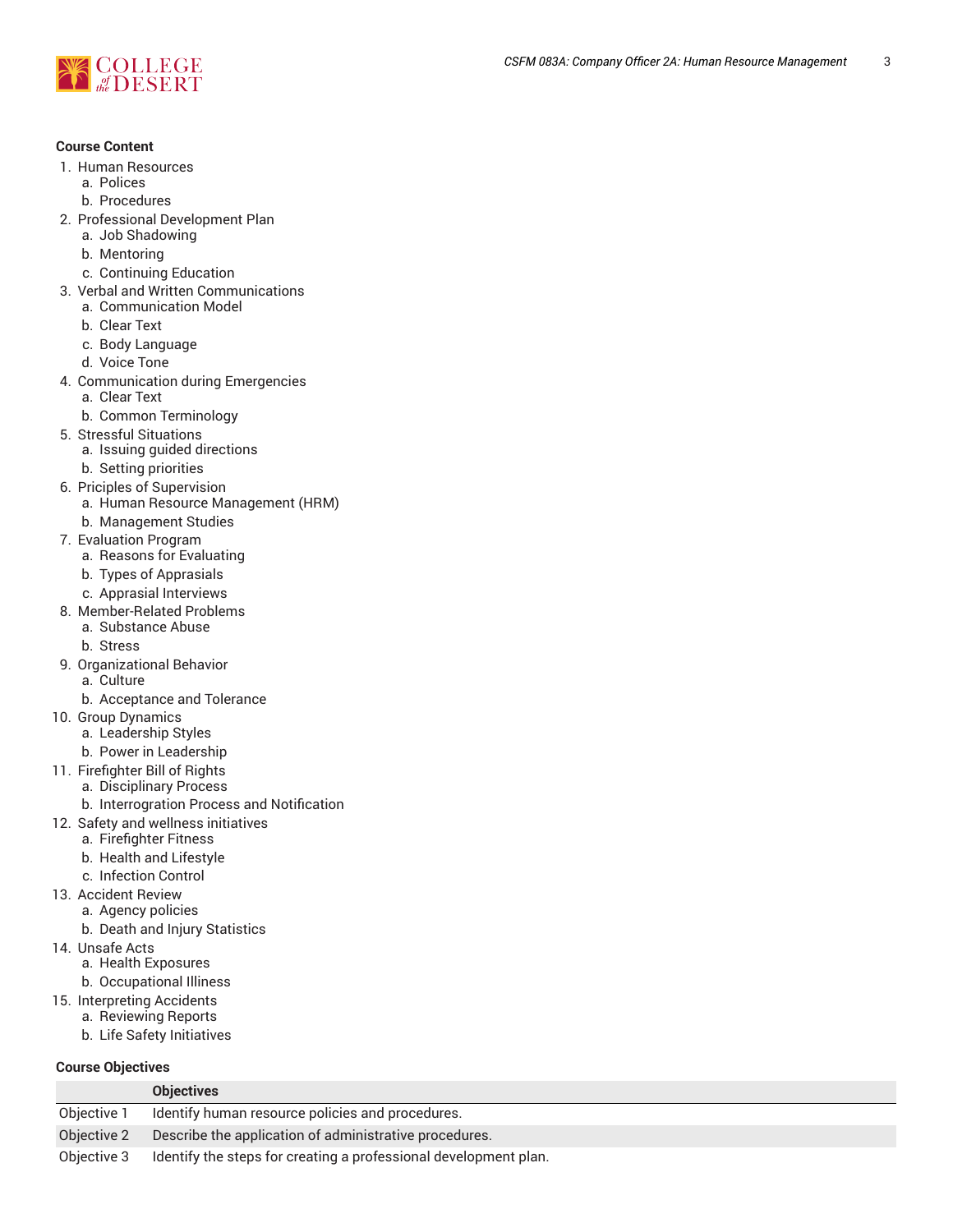

| Objective 4  | List professional development options, such job shadowing, mentoring, and continuing education.                                  |
|--------------|----------------------------------------------------------------------------------------------------------------------------------|
| Objective 5  | Apply evaluation form results to individual development plans.                                                                   |
| Objective 6  | Demonstrate verbal communications during nonemergency incidents.                                                                 |
| Objective 7  | Demonstrate written communications during non emergency incidents.                                                               |
| Objective 8  | Describe techniques used to make assignments under routine situations.                                                           |
| Objective 9  | List methods of confirming understanding.                                                                                        |
| Objective 10 | Demonstrate effective verbal communications during emergency incidents.                                                          |
| Objective 11 | Employ condensed instruction for frequently assigned unit tasks based on training and standard operating<br>procedures.          |
| Objective 12 | Describe techniques used to make assignments under stressful situations using clear text, common terminology, and<br>voice tone. |
| Objective 13 | Distribute issue-guided directions to unit members during training evolutions.                                                   |
| Objective 14 | Describe principles of group dynamics.                                                                                           |
| Objective 15 | Identify the most common causes of personal injury and accident to members.                                                      |
| Objective 16 | Conduct an accident review.                                                                                                      |
| Objective 17 | Interpret reports related to accidents, injuries, occupational illnesses, or death.                                              |

#### **Student Learning Outcomes**

|           | Upon satisfactory completion of this course, students will be able to: |
|-----------|------------------------------------------------------------------------|
| Outcome 1 | Identify principles of supervision.                                    |
| Outcome 2 | Apply human resource policies and procedures.                          |
| Outcome 3 | Describe concepts of organizational behavior.                          |
|           |                                                                        |

#### **Methods of Instruction**

| <b>Method</b>                | Please provide a description or examples of how each instructional<br>method will be used in this course. |
|------------------------------|-----------------------------------------------------------------------------------------------------------|
| Discussion                   | discussion                                                                                                |
| Activity                     | activity                                                                                                  |
| Technology-based instruction | Review video case studies and develop short answer questions.                                             |
| Role Playing                 | role playing                                                                                              |
| Participation                | participation                                                                                             |
| Lecture                      | lecture                                                                                                   |

#### **Methods of Evaluation**

| <b>Method</b>                            | Please provide a description or examples of how<br>each evaluation method will be used in this course. | <b>Type of Assignment</b> |
|------------------------------------------|--------------------------------------------------------------------------------------------------------|---------------------------|
| College level or pre-collegiate essays   | essays                                                                                                 | In and Out of Class       |
| Tests/Quizzes/Examinations               | tests                                                                                                  | In Class Only             |
| Group activity participation/observation | group activity participation                                                                           | In and Out of Class       |
| Written homework                         | written homework                                                                                       | Out of Class Only         |

#### **Assignments**

#### **Other In-class Assignments**

- 1. Analyze case studies in the following:
- a. Course textbook(s)
- 2. Reference the following sources for class activities:
	- a. Pocket Guide to the Firefighter Procedural Bill of Rights
	- b. Various readings published by the National Fire Academy and National Firefighters Foundation.
- 3. Discuss required writing assignments: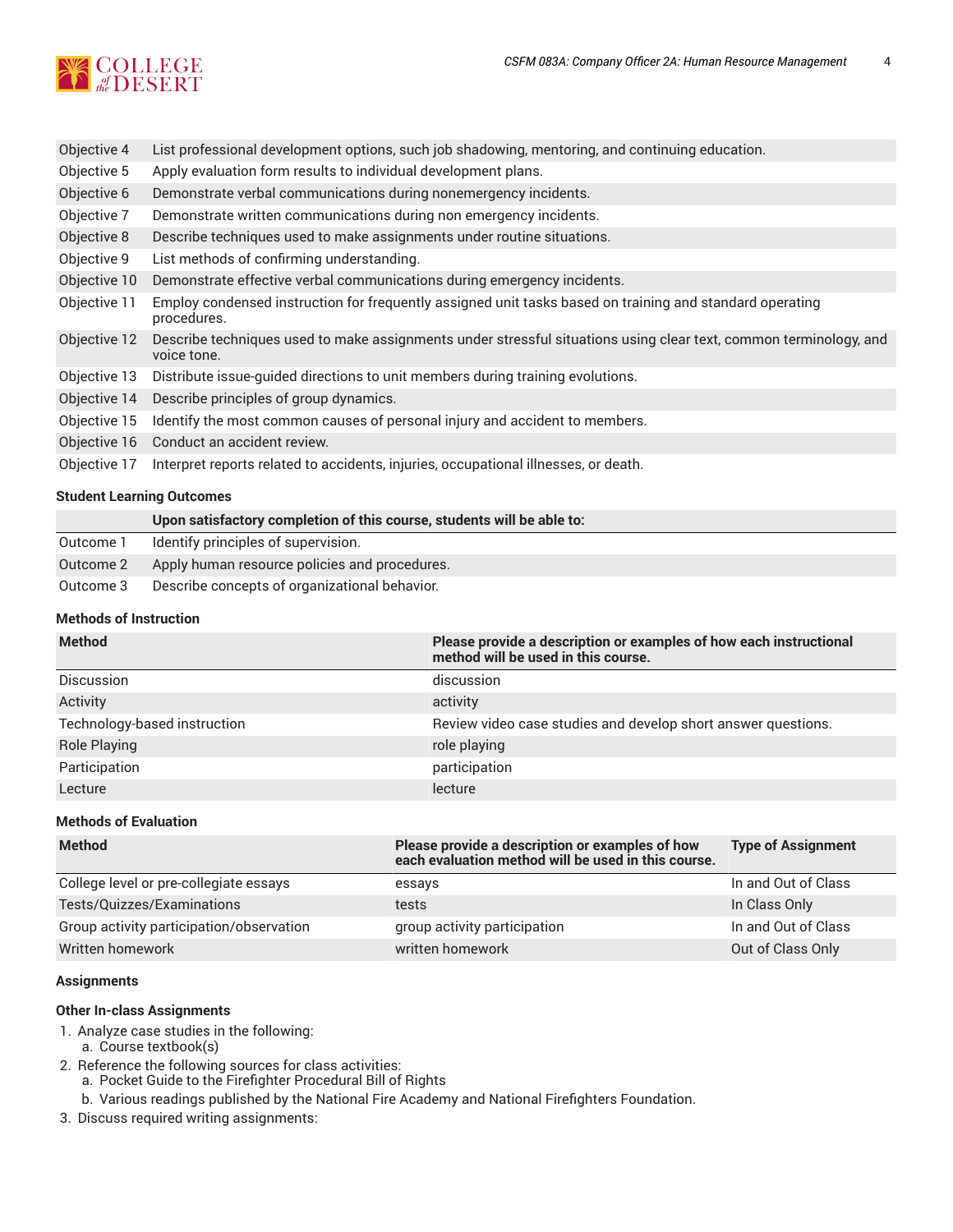

- a. Short written assignments comparing and contrasting relevant leadership concepts.
- b. Personal Performance Appraisal form.

#### **Other Out-of-class Assignments**

- 1. Reading assignments are required and may include but, are not limited to, the following:
	- a. Course textbook(s)
	- b. Pocket Guide to the Firefighter Procedural Bill of Rights
	- c. Various readings published by the National Fire Academy and National Firefighters Foundation.
- 2. Prepare essays and summaries on topics related to fire management
- 3. Develop and choose proper method to remedy a fire management problem.
- 4. Assess how internal and external influences impact the company officer as a manager.

#### **Grade Methods**

Pass/No Pass Only

# **Distance Education Checklist**

### **Instructional Materials and Resources**

#### **Effective Student/Faculty Contact**

Which of the following methods of regular, timely, and effective student/faculty contact will be used in this course?

# **Other Information**

# **MIS Course Data**

**CIP Code** 43.0201 - Fire Prevention and Safety Technology/Technician.

**TOP Code** 213300 - Fire Technology

**SAM Code** C - Clearly Occupational

**Basic Skills Status** Not Basic Skills

**Prior College Level** Not applicable

**Cooperative Work Experience** Not a Coop Course

**Course Classification Status** Credit Course

**Approved Special Class** Not special class

**Noncredit Category** Not Applicable, Credit Course

**Funding Agency Category** Not Applicable

**Program Status** Program Applicable